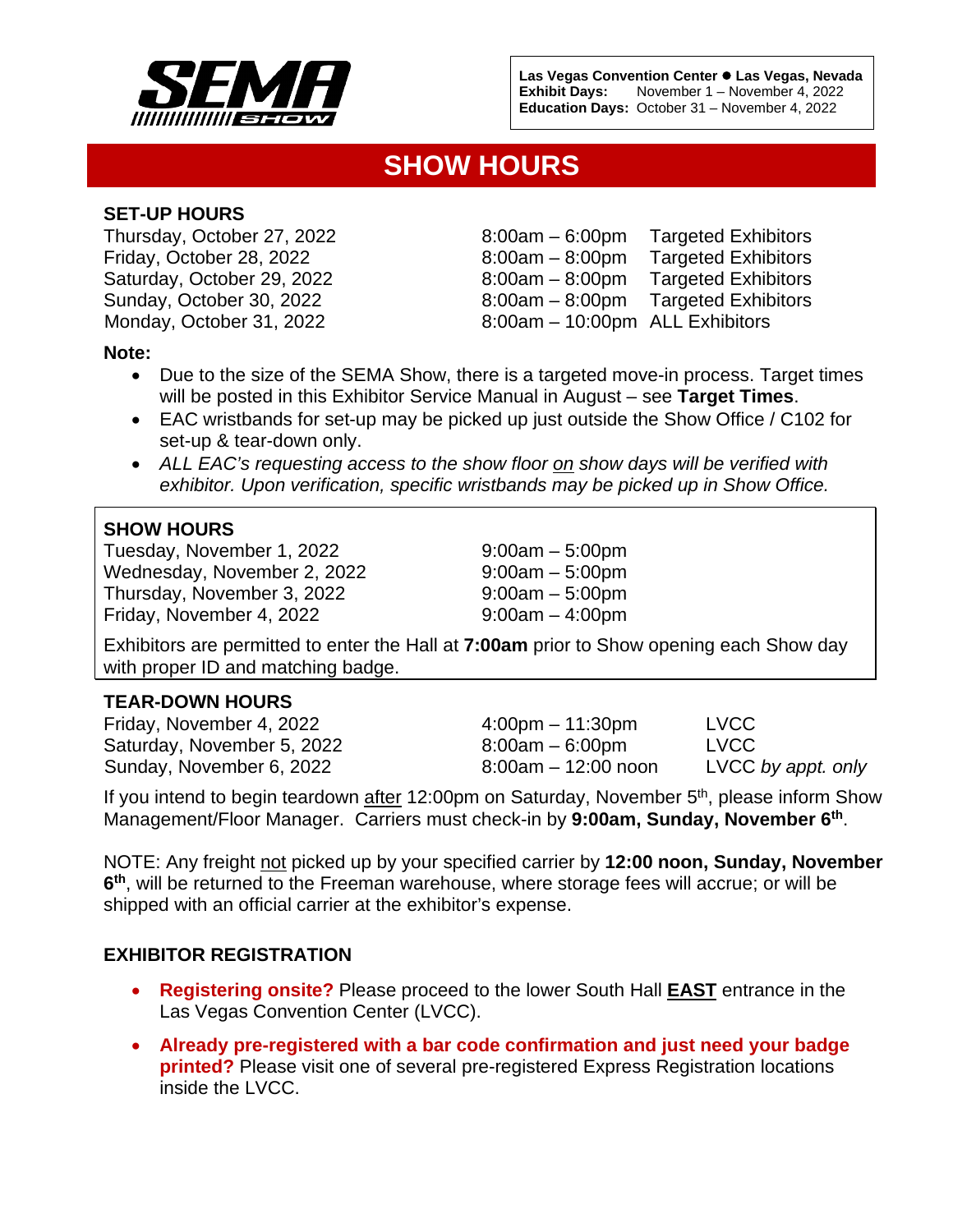

### **EXHIBITOR REGISTRATION HOURS**

Monday, October 31, 2022 7:30am – 5:00pm Exhibitor Move-in – ALL Tuesday, November 1, 2022 7:00am – 5:00pm Show Day Wednesday, November 2, 2022 7:30am – 5:00pm Show Day Thursday, November 3, 2022 7:30am – 5:00pm Show Day Friday, November 4, 2022 7:30am – 2:00pm Show Day

Thursday, October 27, 2022 8:00am – 5:00pm Exhibitor Move-in – Targeted Friday, October 28, 2022 8:00am – 5:00pm Exhibitor Move-in – Targeted Saturday, October 29, 2022 8:00am – 5:00pm Exhibitor Move-in – Targeted Sunday, October 30, 2022 8:00am – 5:00pm Exhibitor Move-in – Targeted

# **SATELLITE EXHIBITOR BADGE PICK-UP HOURS**

When you're scrambling to get to your booth, we know it's not always convenient to go a long distance to have your badge printed. For exhibiting personnel who are **pre-registered**, there are satellite Express Registration locations that will be open Thursday, October 27<sup>th</sup> through Friday, November 4th at 2pm.

- Las Vegas Convention Center Grand Lobby
- Las Vegas Convention Center Lower South Hall, **WEST** Lobby
- Las Vegas Convention Center West Hall

*NOTE: These locations are ONLY for exhibitors who have been pre-registered and just need to have their badge printed. Your personalized bar code confirmation and a valid, government-issued photo ID (such as a driver's license or passport) are required to have your badge printed.* The name on the ID must match that on the badge.

*You may only have your own badge printed and may not pick-up badges for your colleagues – even if you have their bar code confirmation. No exceptions. NO new registrations or changes requiring payment may be done at these satellite locations.* 

### *To register onsite, or make changes requiring payment, please proceed to Exhibitor Registration in the Lower South Hall EAST.*

#### **EXHIBITOR BADGE PICK-UP HOURS (ALL LOCATIONS)**

| Thursday, October 27, 2022  | $8:00am - 5:00pm$ |
|-----------------------------|-------------------|
| Friday, October 28, 2022    | $8:00am - 5:00pm$ |
| Saturday, October 29, 2022  | $8:00am - 5:00pm$ |
| Sunday, October 30, 2022    | $8:00am - 5:00pm$ |
| Monday, October 31, 2022    | $7:30am - 5:00pm$ |
| Tuesday, November 1, 2022   | $7:00am - 5:00pm$ |
| Wednesday, November 2, 2022 | $7:30am - 5:00pm$ |
| Thursday, November 3, 2022  | $7:30am - 5:00pm$ |
| Friday, November 4, 2022    | $7:30am - 2:00pm$ |